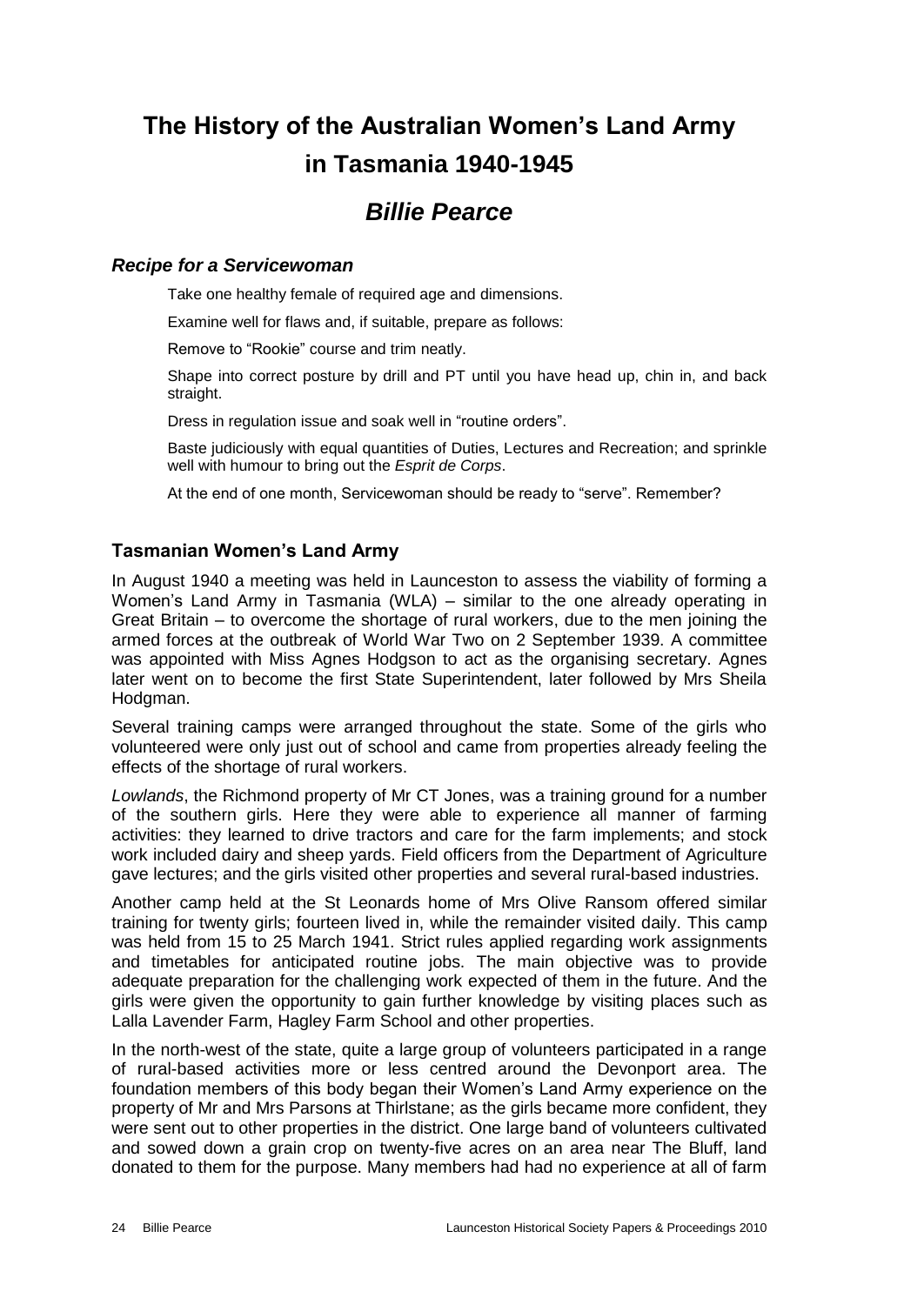life; others were from properties within the district. Each girl was given a Land Army badge as identification. But they were required to provide all their own working gear, such as overalls and boots; and the uniform of the Tasmanian Land Army which consisted of jodhpurs, khaki shirts, green jumpers, hats and ties. And each wore an identifying arm band bearing 'L.A.' in large letters. Although the Cressy Training School was opened in late 1941, the rural industry remains indebted to all those who had the foresight to realize the need to have an alternative work force and to those who made time and facilities available to train volunteers.

By 1941, it was estimated that there were 200 women working on their home farms throughout Tasmania, and that a further thirty-five trained members of the Tasmanian Women's Land Army were stationed on properties other than their own. Also a number of untrained volunteers, employed as Auxiliaries, agreed to work for a minimum of four weeks in a season; they too were given a badge for identity purposes. Many of these girls managed outside jobs as well and gave up their holiday time to fulfil their commitment to the WLA.

November 1941 saw the opening of the Training School at the Cressy Research Farm. The State Government gave funding for the building of accommodation and facilities to house up to twelve trainees at a time. It had become obvious that the foresight of a group of women in 1940 had proved to be of great assistance to the rural industry in overcoming the shortage of rural workers. Tasmania was the second state to recognize this need, beaten only by Queensland's two-week lead.

 Trainees at Cressy were given up to eight weeks of intensive training in all aspects of general farm work. The girls would rise by 6.30 am and report to the farm overseer just before 8.00 am. The rosters were arranged so that all trainees were given the chance to experience every type of work that they may be expected to do upon leaving the school to go out to their assignments. They were taught under the supervision of the men in charge of the various sections. At the end of the training, they were given an aptitude test and assessed by the farm supervisor as to what particular type of work they were most suited for. Only a very small percentage of the girls failed to qualify over the three years the school operated. Lectures were given on three nights a week, and each trainee was rostered to carry out mess duties. This enabled Mrs Sheila Hodgman, the officer in charge of the running the school, to give her own appraisal of the trainees. As with the earlier members, girls still had to supply all their own working gear and uniforms, including the jodhpurs and khaki shirts. The trainees came from all walks of life. Many had left well-paid city jobs, with ninety per cent from non-rural backgrounds.

#### **Australian Women's Land Army**

When the Federal Government established the Australian Women's Land Army (AWLA), it was Australia-wide; this was in July 1942 and from then on everything changed. Members of the former Tasmanian Land Army were given the opportunity to enrol in the AWLA for a period of twelve months with the option of renewal, or for the duration of the War. Forty-eight individuals, some being foundation members of the TWLA from 1940, agreed to work under the new regulations of the AWLA. The majority of these members did not leave the service until they were demobilized in 1945, thus giving up to five years of service. All members enrolling for the full twelve months, or for the duration of the War, were fully kitted out, as were the other women's services. Everything was included: socks, boots, full dress and working gear; even underwear of the warm and woolly kind. Regulations were enforced as to leave entitlements; sick leave benefits were introduced; and in fact the members were treated in almost the same way as in the other services. Under the new regulations, former members of the Women's Land Army who worked on their own home farms were denied membership and received no privileges. This left only two classes: full